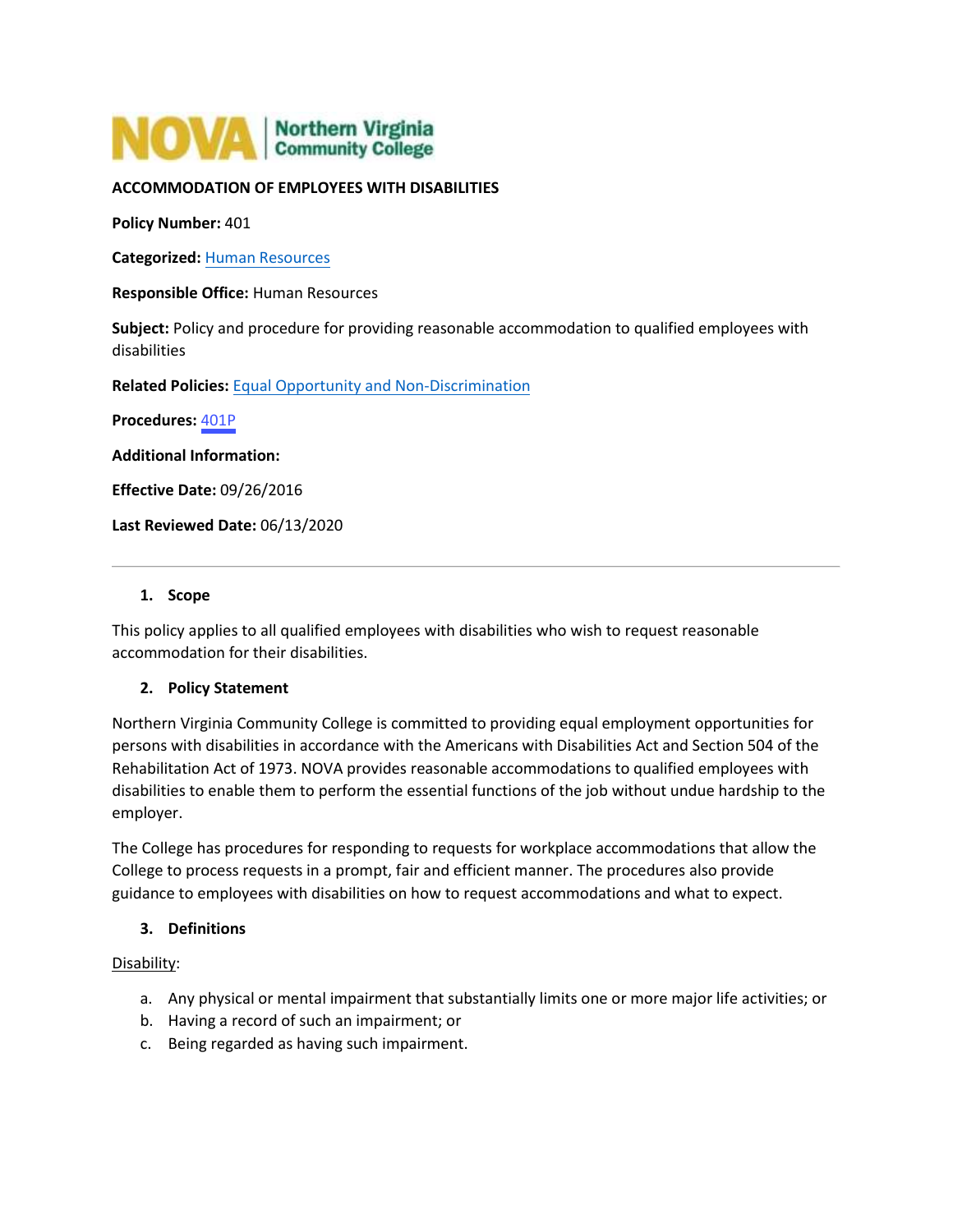Essential functions: those job duties that are fundamental and central to the purpose of the position. NOVA provides reasonable accommodations to qualified employees with disabilities to allow the employees to accomplish the essential functions of their jobs, but never exempts employees with disabilities from having to perform the essential functions of their jobs.

A function may be essential if:

- a. The position exists to perform that function
- b. There are a limited number of employees available who could perform that function
- c. The function is highly specialized
- Factors in determining whether a task is an essential function include:
	- a. The employer's judgment;
	- b. Position description written before the job was advertised and filled;
	- c. Amount of time the employee spends performing the function;
	- d. Functions performed by others in the same or similar job classifications;
	- e. Work performed by current and past incumbents;
	- f. Consequences if this position did not perform the function; and
	- g. Number of available employees who could perform the function.

Major life activities: functions such as caring for oneself, performing manual tasks, walking, seeing, hearing, speaking, breathing, learning, working, and experiencing leisure.

Qualified individual with a disability: a person with a disability who meets the skill, experience, education, and other job-related requirements of the position held or desired, and who, with or without reasonable accommodation, can perform the essential functions of the job.

Reasonable Accommodation: modifying or adjusting practices, procedures, policies, job duties, or the work environment so that a qualified individual with a disability can perform a position's essential functions, and/or enjoy equal employment opportunity. Reasonable accommodation will be implemented as long as it is medically necessary (i.e., there is competent medical evidence establishing a relationship between the disability and the need for accommodation), and it does not impose an undue hardship on the College.

Substantially limits: when one is unable to perform a major life activity that the average person can perform; or when one is significantly restricted in the manner or duration under which one can perform a particular major life activity as compared to the average person.

Undue Hardship: an excessively costly, extensive, substantial, or disruptive modification, or one that would fundamentally alter the nature or operation of the institution or program.

# **4. Procedures**

See [401P](https://www.nvcc.edu/policies/_files/401P-Accommodation-of-Employees-with-Disabilities.pdf).

# **5. Authority**

Americans with Disabilities Act of 1990 and ADA Amendments Act of 2008

Virginia Community College System (VCCS) Policy 3.14, Equal Employment Policy

[Department of Human Resource Management \(DHRM\) Policy 2.05, Equal Employment Opportunity](https://www.dhrm.virginia.gov/docs/default-source/hrpolicy/pol2_05eeo.pdf?sfvrsn=2)